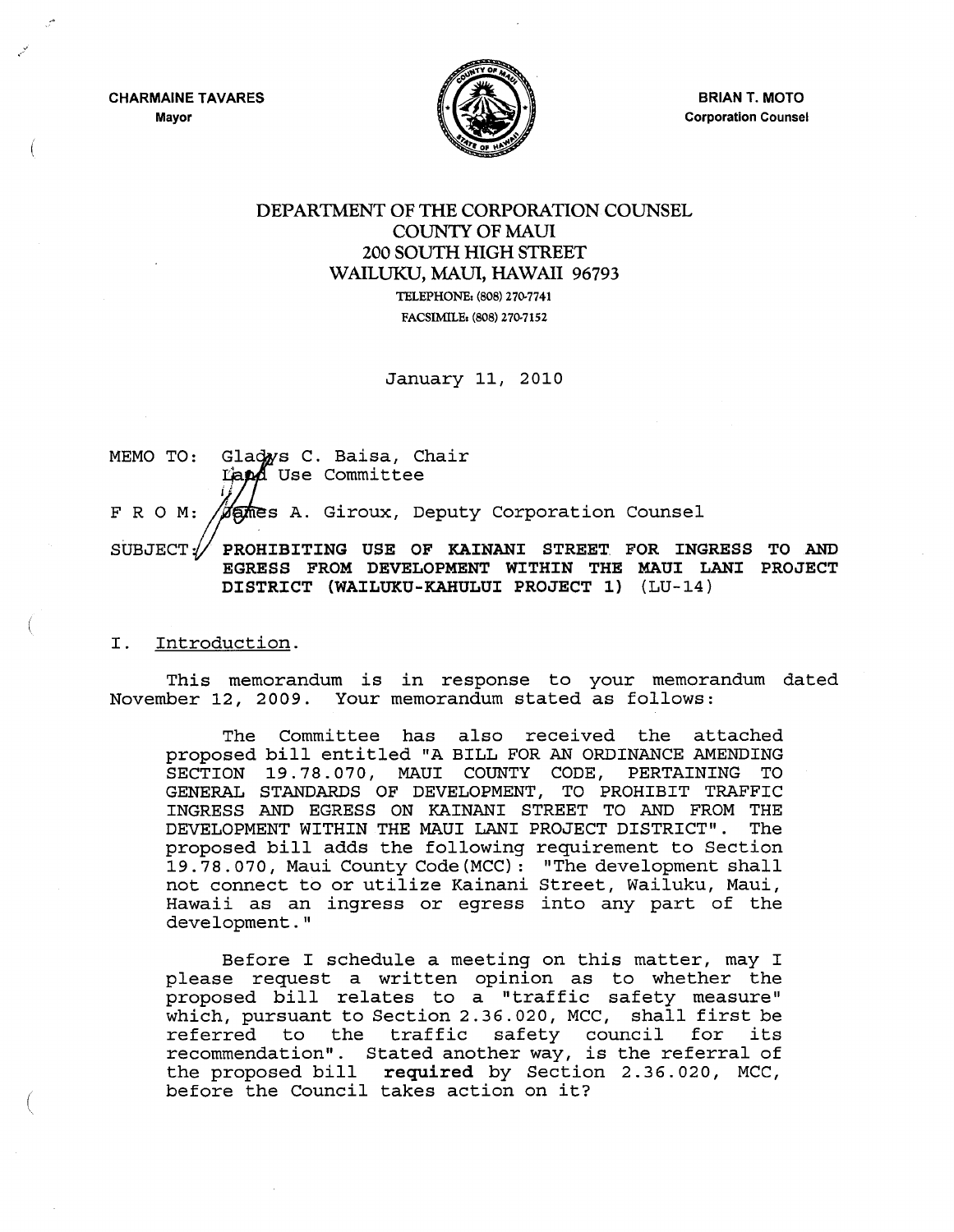II. Summary of Facts.

On March 12, 2008 and August 6, 2008, the Public Works and Facilities Committee met to discuss County Communication No. 08-64, from the Council Chair, relating to the matter of the Maui Lani<br>Project District and Kainani Street. Among other matters, the Project District and Kainani Street. Director of Public Works informed the Committee that Kainani Street is a State roadway and that the State has jurisdiction over Kainani Street.<sup>1</sup>

(  $\setminus$  /

 $\ddot{\phantom{1}}$ 

The Committee asked whether the State Legislature had passed legislation giving the County any authority over State roadways.<sup>2</sup> The Deputy Corporation Counsel present said that, although the County does not have jurisdiction over Kainani Street, it does have jurisdiction to amend the Maui Lani Project District ordinance. <sup>3</sup>

On August 22, 2008, the County Council adopted Resolution No. 08-73 REFERRING TO THE MAUl PLANNING COMMISSION A DRAFT BILL AMENDING SECTION 19.78.070, MAUl COUNTY CODE, TO PROHIBIT TRAFFIC INGRESS AND EGRESS ON KAINANI STREET TO AND FROM THE DEVELOPMENT WITHIN THE MAUl LANI PROJECT DISTRICT. There was no recommendation by the Public Works Director, Corporation Counsel, or the Public Works and Facilities Committee to send the draft bill to the Traffic Safety Council.

On November 25, 2008, the Maui Planning Commission conducted a public hearing on the draft bill, reviewed an updated site plan for the Maui Lani Shopping Center, and considered agency comments.<br>During the hearing, the Department of Planning recommended the hearing, the Department of Planning recommended disapproval of the draft bill and suggested that, if an amendment of the Maui Lani project District ordinance were to be adopted, the amendment prohibit ingress from Kainani Street to the proposed Maui Lani Shopping Center site, but not egress from the site to Kainani Street.

The Maui Planning Commission did not agree with the Department of Planning and recommended approval of the draft bill to restrict use of Kainani Street for ingress to, and egress from, the proposed Maui Lani Shopping Center. The Department of Planning transmitted the recommendation of the Maui Planning Commission to the Council along with the Department of Planning's Report and Recommendation to the Maui Planning Commission, dated November 25,

<sup>3</sup>*Id.* 

<sup>&</sup>lt;sup>1</sup> Committee Report No. 08-104, at 2 (Aug. 22, 2008).

<sup>2</sup> Committee Report No. 08-104, at 4 (Aug. 22, 2008).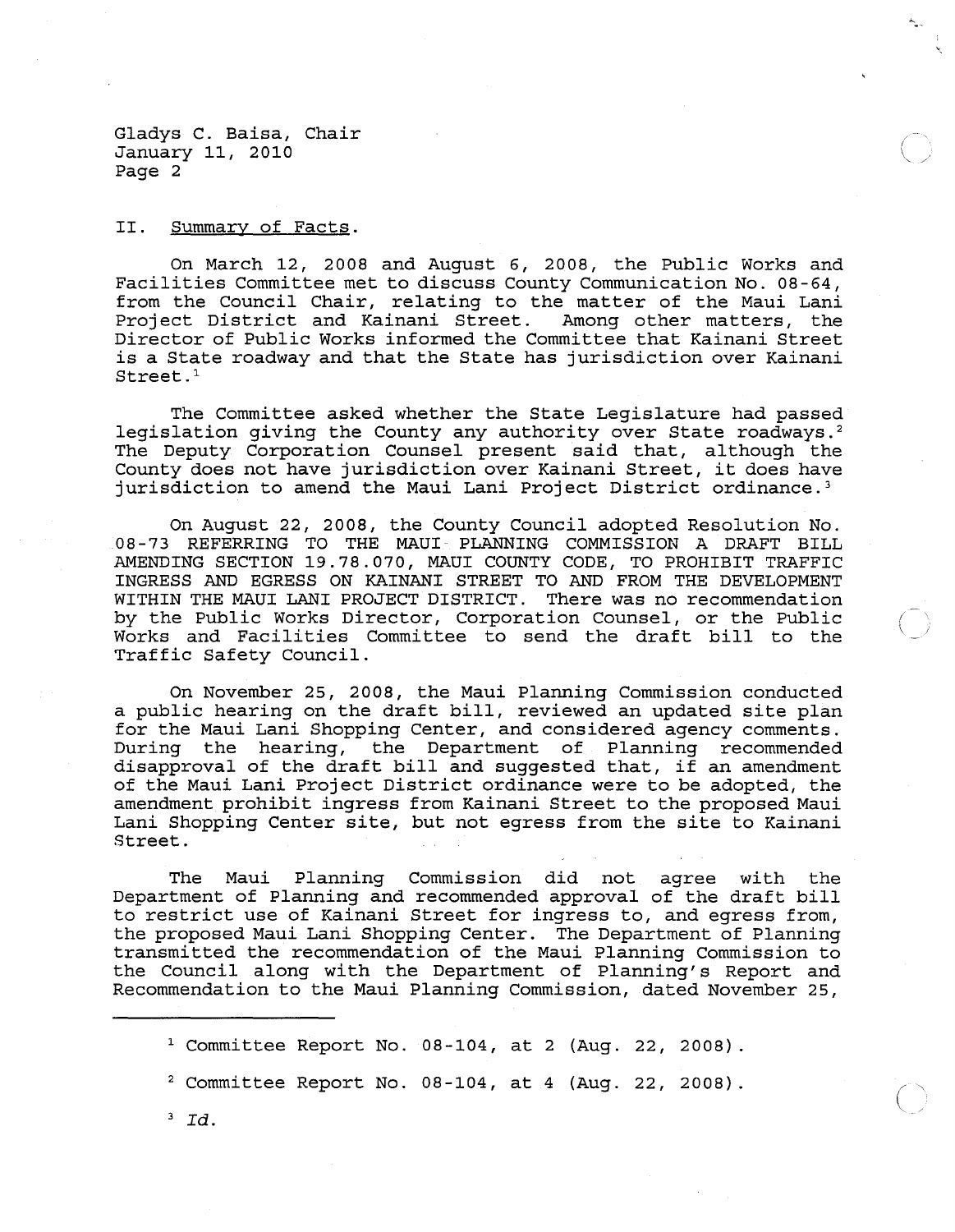$\left($ 

2008, copies of agency and public comments, and minutes of the November 25, 2008 Maui Planning Commission meeting.

III. As discussed in a previous Corporation Counsel opinion, the County ordinance pertaining to the Traffic Safety Council does not clearly and unambiguously identify what matters should or should not be referred to the Council.

Section 2.36.020, Maui County Code states:

All matters referred to the County council on traffic safety measures shall first be referred to the traffic safety council for its recommendation .

. As discussed in a memorandum, dated January 10, 2008, to G. Riki Hokama, Council Chair, from David A. Galazin, Deputy Corporation Counsel, regarding the Traffic Safety Council, Chapter 2.36, Maui County Code, does not define the term "traffic safety<br>measures".<sup>4</sup> Section 286-6, Hawaii Revised Statutes, which Section 286-6, Hawaii Revised Statutes, establishes county traffic or highway safety councils, also does not define "traffic safety" or "highway safety".

IV. The draft bill amends an existing project district ordinance, and, therefore, is in the nature of a zoning measure intended to address or mitigate the use of land within the project district.

The draft bill attached to Resolution No. 08-73 would, if approved, amend Section 19.78.070, Maui County Code, pertaining to and "Infrastructure" requirements for the Maui Lani project district. Section 19.78.070 is but one section of a chapter relating to the zoning of the project district. Therefore, the draft bill is more appropriately understood as a zoning measure relating to the use of land within the district than a measure focused solely on "traffic safety."<sup>5</sup>

<sup>4</sup> Memorandum to G. Riki Hokama, Council Chair, from David A. Galazin, Deputy Corporation Counsel (Jan. 10, 2008), at 2.

<sup>S</sup>*See* Rathkopf's Law of Zoning and Planning, § 1:3 (2005) ("Zoning is the regulation by the municipality of the use of land within the community, and of the buildings and structures which may be located thereon, in accordance with a general plan and for the purposes set forth in the enabling statute.").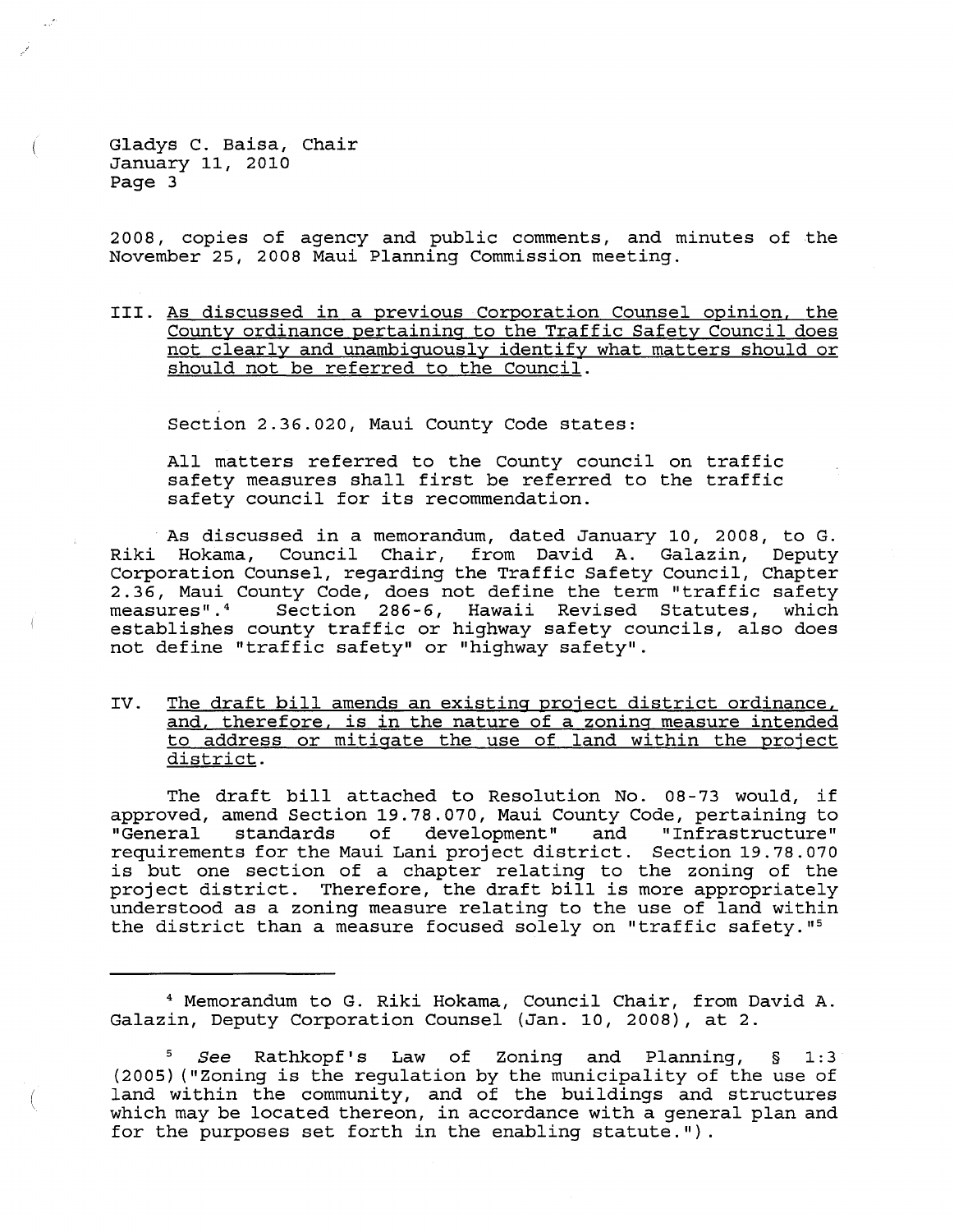Many, if not most, County ordinances zoning real property for specified land uses (including project district zoning ordinances) provide for, or are subject to, various development standards or conditions of zoning.<sup>6</sup> It is not uncommon for such standards or conditions to address matters relating to highways, highway improvements, and highway access to and from the property being zoned.

To our knowledge, the Council, the Department of Planning, and the Department of Public Works<sup>7</sup> have not interpreted or applied Chapter 2.36, Maui County Code, so as to treat zoning ordinances, including ordinances relating to zoning development standards and conditions of zoning, as "traffic safety measures" requiring review by the Traffic Safety Council. Title 19, Maui County Code, pertaining to zoning, has no provision requiring Traffic Safety Council review of bills relating to project districts or project district development standards. <sup>8</sup>

Therefore, we conclude that referral of the draft bill to the Traffic Safety Council is not required under the Maui County Code. However, if the Council believes that matters relating to traffic safety are nevertheless posed by the draft bill and that the advice of the Traffic Safety Council is desirable, it may submit the draft . bill to the Traffic Safety Council for review.

<sup>6</sup>*See, e.g.,* Articles II and III of Title 19, Maui County Code.

7 As observed in the Memorandum to G. Riki Hokama, Council Chair, from David A. Galazin, Deputy Corporation Counsel (Jan. 10, 2008), at 2, the Department of Public Works generally foregoes Traffic Safety Council review when the impetus for a proposed bill is something other than traffic safety and when traffic safety issues are peripheral to the substantive purpose of the bill.

<sup>8</sup>*See, e.g.,* Chapters 19.45 ("Project District Processing Regulations"), 19.58 ("Project District Development"), 19.78 ("Wailuku-Kahului Project District 1 (Maui Lani)"), ("Application and Procedures"), Maui County Code.